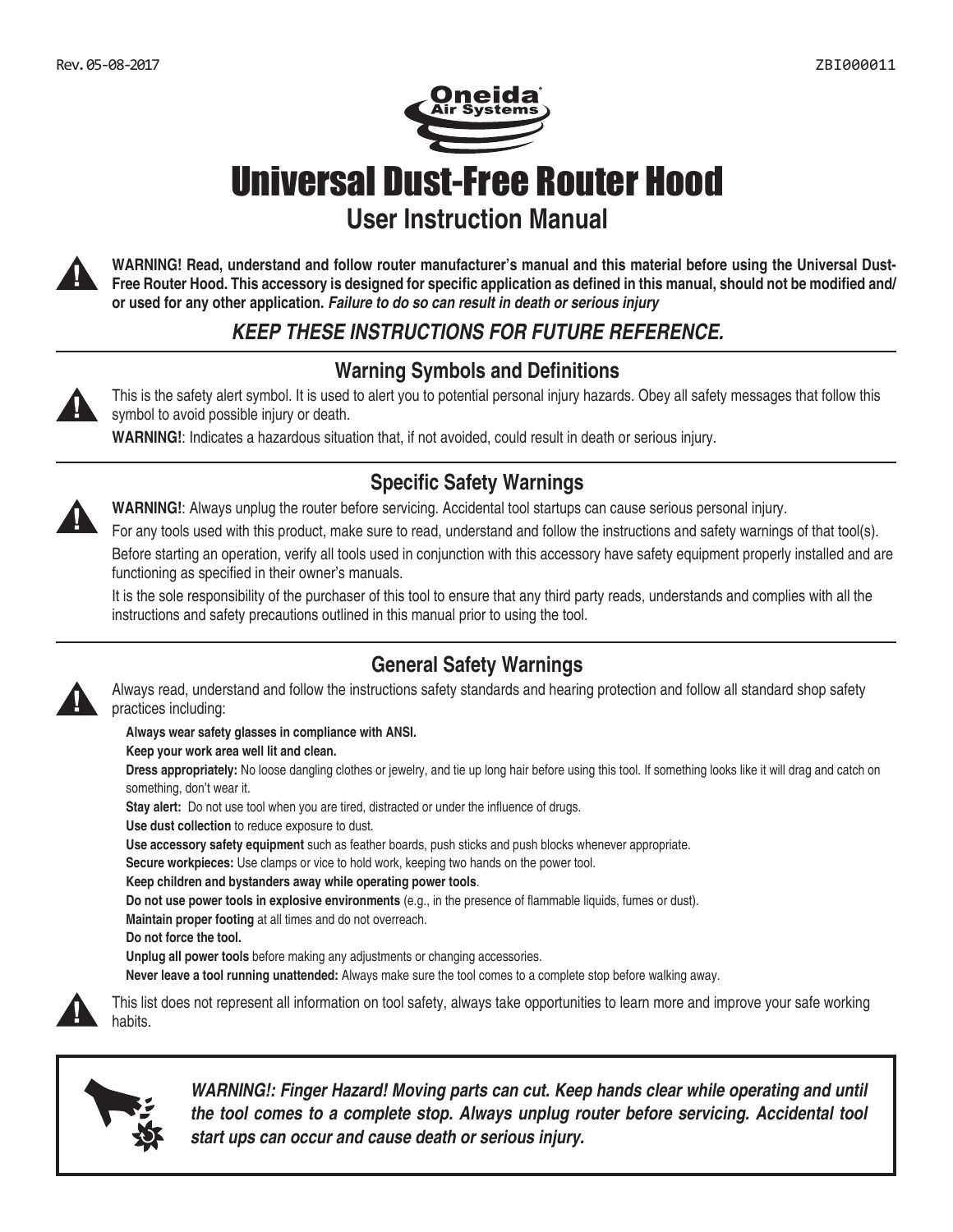- **1.** Unscrew the existing base plate on the router. Set the screws aside to later mount the router hood.
- **2.** Place the flat side of the universal plate with the Oneida logo on a flat surface. Set the dome over the large center hole. Insert the prongs of the dome into the center hole of the second universal plate and line up the plates so that they match. (Fig. 1)



**Fig. 1**

**3.** Place the router hood onto the router with the dome going inside the chamber of the router (Fig. 2). The Oneida Air Systems logo and warning label should appear legibly.

*NOTE: Bits wider than 1.25" may need to be removed and reattached after the router hood is mounted.*



*See back page for a full scale base plate template.*



**Fig. 3**

**5.** Use the screws set aside from Step 1 to mount the router hood to the router. (Fig. 4)



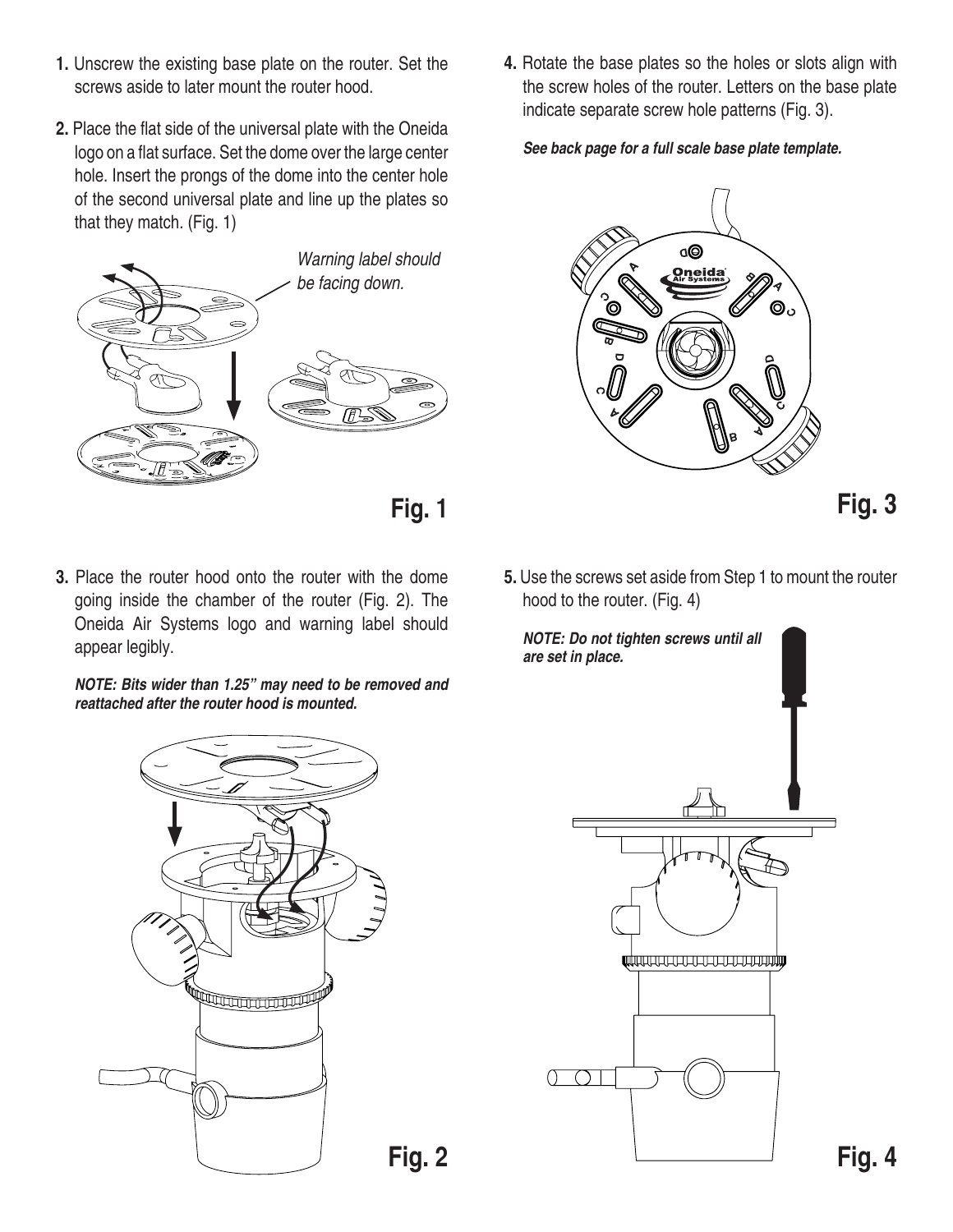**6.** To apply the chip cover, squeeze the sides, and fit the groove of the chip cover inside the cavity at the inside rim of the base plate (Fig. 5). Since only one chip cover is used at a time, use the  $\frac{1}{4}$ " hole on the cover to store unused covers on a nail or hook for later use.

*NOTE: The chip covers should only be used when edge routing. They can be removed for plunge routing tasks. The small chip cover should only be used when routing thinner stock with less than 2-¼" of space beneath the router.*



**7.** Check to make sure the chip cover is seated properly by rotating it (Fig. 6).

*NOTE: Always check to make sure the chip cover is positioned away from the edge being routed.*



**8.** With the hose attached, clip the cuff onto the dome. The thumb groove indicates which side is the top (Fig. 7). The connection is a typical side-release clip, making the cuff easily detachable from the dome.



**9.** Always turn the vacuum on before you begin routing, and always unplug the router before servicing.

*If you have any questions or concerns, please contact our customer service department:*



Oneida Air Systems warrants this product for a period of 90 DAYS, to the original purchaser from the date of purchase unless otherwise specified. Purchaser is responsible for returning warranty items to Oneida Air Systems at their expense. All parts must be returned with an Oneida Air Systems provided Returned Material Authorization Number (RMA#). Any shipment without an RMA will be refused. Items not manufactured by Oneida Air Systems are limited to their own manufacturer's warranties. Oneida Air Systems warrants that the product will be free from defects in materials and workmanship. This warranty does not apply to defects due directly or indirectly to misuse, negligence, accidents, abuse, repairs, alterations, improper wiring or lack of maintenance. This is Oneida Air Systems sole written warranty and any and all warranties that may be implied by law, including any merchantability or fitness, for any particular purpose, are hereby limited to the duration of this written warranty. Oneida Air Systems does not warrant or represent that the merchandise complies with the provisions of any law or acts unless the manufacturer so warrants. In no event shall Oneida Air Systems' liability under this warranty exceed the purchase price paid for the product and any legal actions brought against Oneida Air Systems shall be tried in the State of New York, County of Onondaga.

ONEIDA AIR SYSTEMS SHALL IN NO EVENT BE LIABLE FOR DEATH, INJURIES TO PERSONS OR PROPERTY OR FOR INCIDENTAL, AND CONTINGENT, SPECIAL, OR CONSEQUENTIAL DAMAGES ARISING FROM THE USE OF OUR PRODUCT. Before Purchasing or installing a dust collection system the buyer is cautioned to do so in accordance with prescribed Federal, State, Local, OSHA, NFPA, and any other applicable codes or regulations relating to the type of dust(s) you are collecting.

Copyright © 2017 Oneida Air Systems, Inc.